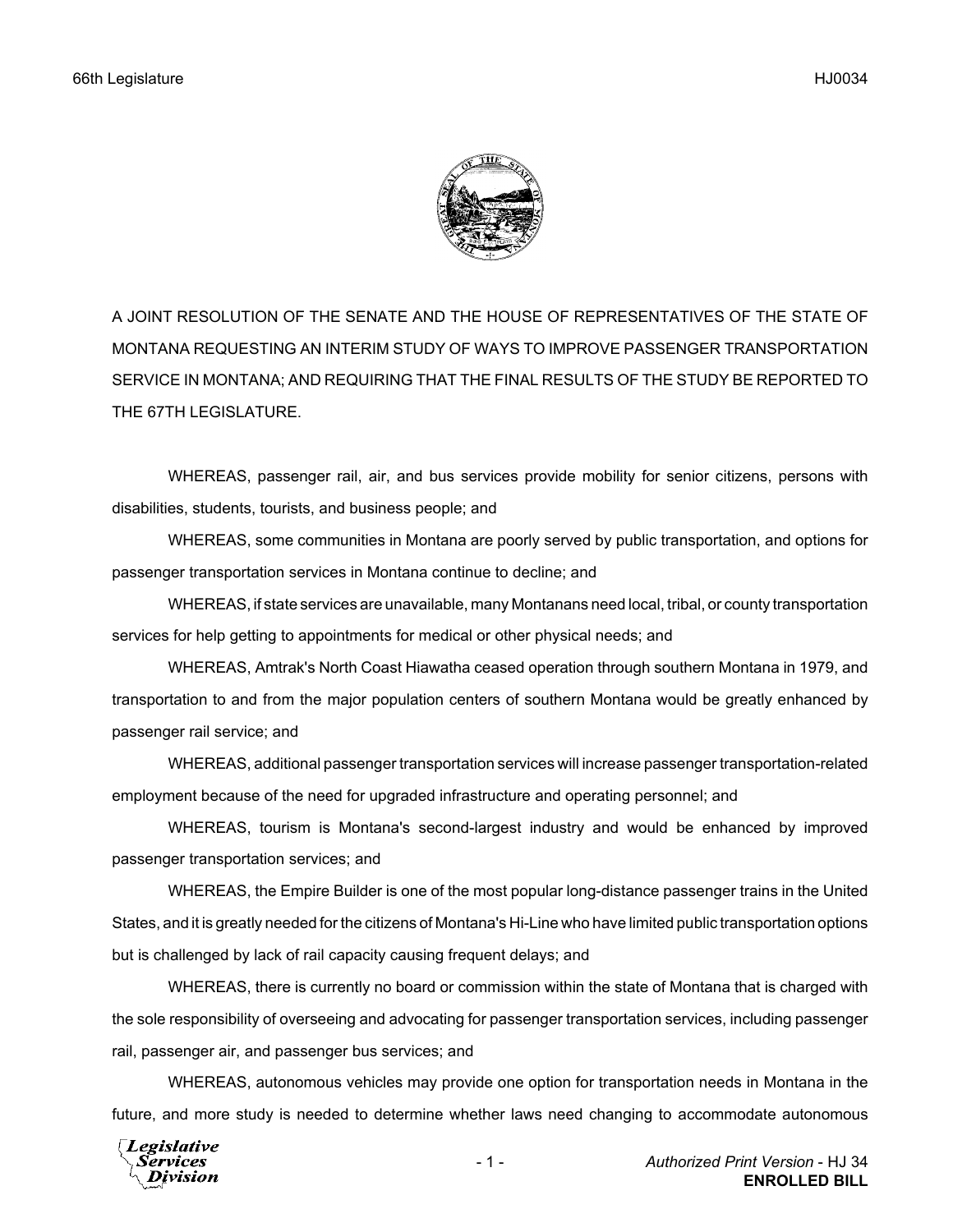vehicles and whether policies are necessary to address safety, licensing, and other issues of public concern.

## NOW, THEREFORE, BE IT RESOLVED BY THE SENATE AND THE HOUSE OF REPRESENTATIVES OF THE STATE OF MONTANA:

That the Legislative Council be requested to designate an appropriate interim committee, pursuant to section 5-5-217, MCA, or direct sufficient staff resources to investigate ways to improve passenger transportation services in Montana, including but not limited to the establishment of a passenger transportation commission and a review of laws that may need changing to allow use of autonomous vehicles and provide for public safety.

BE IT FURTHER RESOLVED, that if the study is assigned to staff, any findings or conclusions be presented to and reviewed by an appropriate committee designated by the Legislative Council.

BE IT FURTHER RESOLVED, that all aspects of the study, including presentation and review requirements, be concluded prior to September 15, 2020.

BE IT FURTHER RESOLVED, that the final results of the study, including any findings, conclusions, comments, or recommendations of the appropriate committee, be reported to the 67th Legislature.

- END -

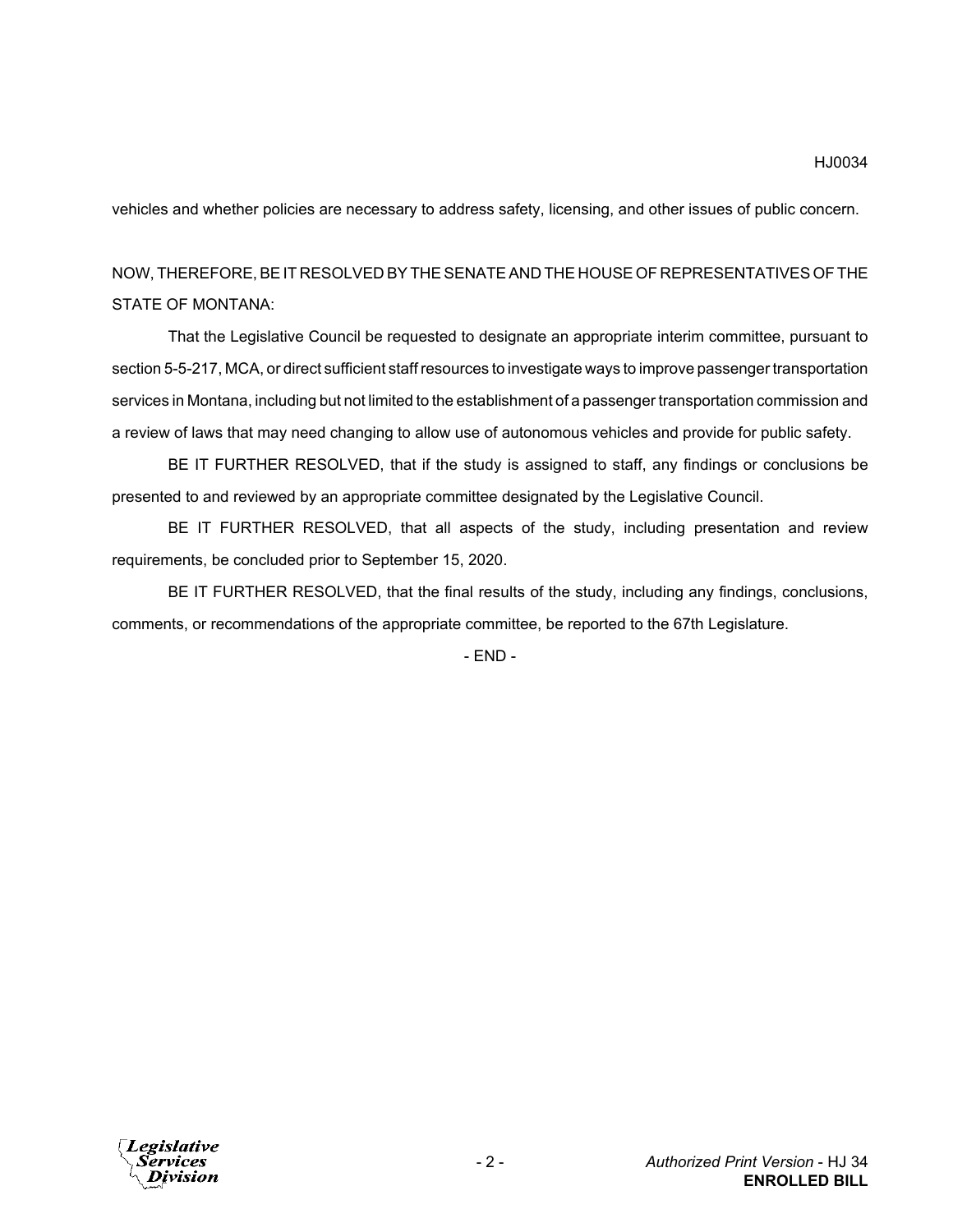I hereby certify that the within joint resolution, HJ 0034, originated in the House.

### Speaker of the House

| Signed this | day     |
|-------------|---------|
| of          | , 2019. |

## Chief Clerk of the House

#### President of the Senate

| Signed this | day     |
|-------------|---------|
| of          | , 2019. |